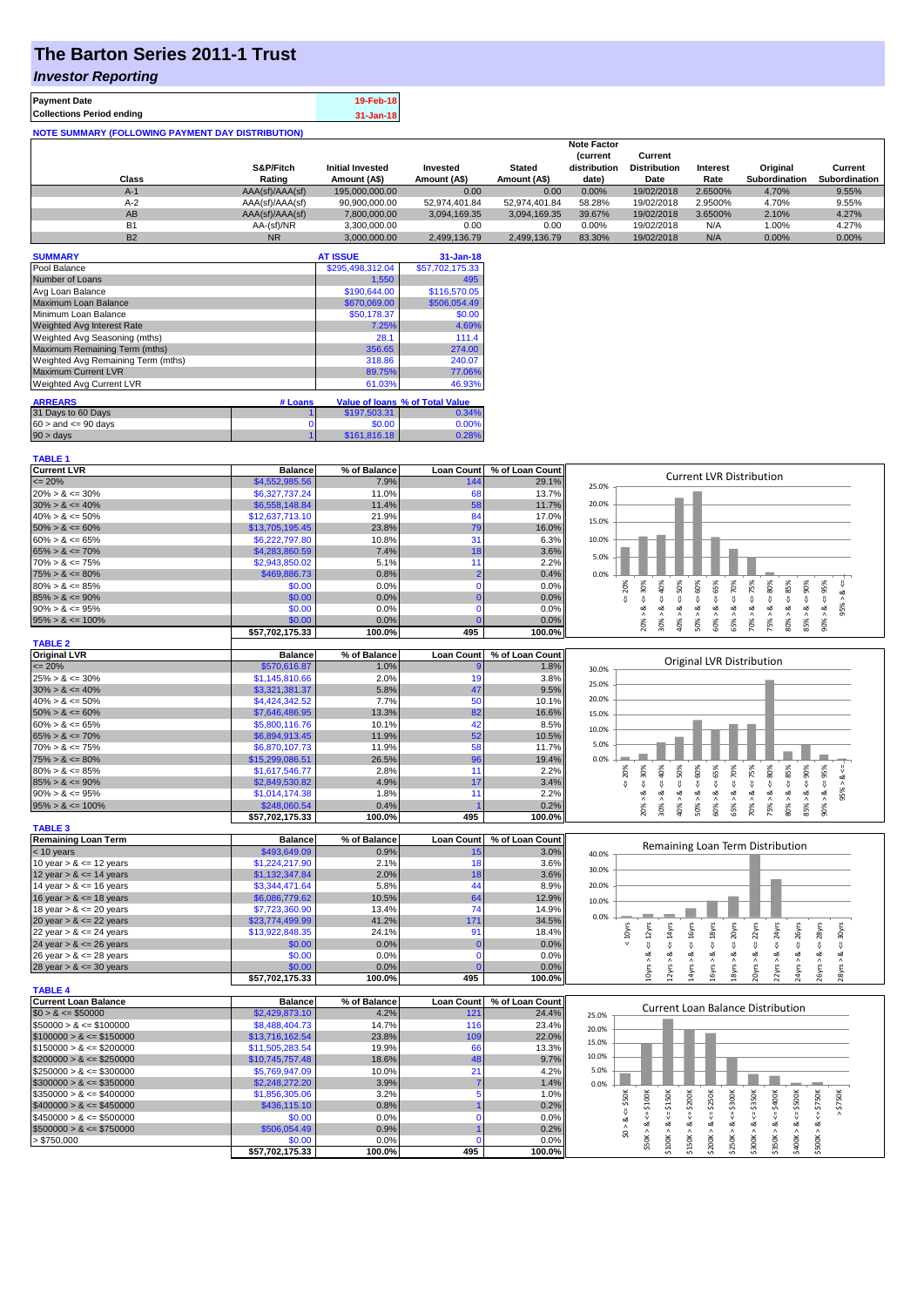# **The Barton Series 2011-1 Trust**

#### *Investor Reporting*

| <b>Loan Seasoning</b><br>% of Balance<br><b>Loan Count</b><br>% of Loan Count<br><b>Balance</b><br>Loan Seasoning Distribution<br>40.0%<br>$= 6$ mths<br>\$0.00<br>0.0%<br>0.0%<br>35.0%<br>$> 8 \le 12$ mth<br>\$0.00<br>0.0%<br>0.0%<br>$\Omega$<br>30.0%<br>$12 > 8 \le 18$ mths<br>\$0.00<br>0.0%<br>0.0%<br>$\Omega$<br>25.0%<br>$18 > 8 \le 24$ mths<br>\$0.00<br>0.0%<br>0.0%<br>20.0%<br>\$0.00<br>0.0%<br>$2 > 8 \le 3$ years<br>0.0%<br>15.0%<br>$3 > 8 \le 4$ years<br>\$0.00<br>0.0%<br>0.0%<br>$\Omega$<br>10.0%<br>$4 > 8 \le 5$ years<br>\$0.00<br>0.0%<br>0.0%<br>5.0%<br>\$0.00<br>0.0%<br>0.0%<br>$\Omega$<br>0.0%<br>\$0.00<br>0.0%<br>0.0%<br>$\Omega$<br>$7 > 8 < 8$ years<br>$8 > 8 \leq 9$ years<br>$\leq 6$ mths<br>24 mths<br>$5 > 8 < 6$ years<br>$6 > 8 < 7$ years<br>$\le$ = 10 years<br>$12 > 8$ <= 18 mths<br>$2 > 8$ <= 3 years<br>$3 > 8 < 4$ years<br>$4 > 8 < z = 5$ years<br>$\leq 12 \text{ mth}$<br>107<br>\$15,546,192.16<br>26.9%<br>21.6%<br>$8 > 8 \le 9$ years<br>\$19,661,891.66<br>34.1%<br>132<br>26.7%<br>$\stackrel{\scriptscriptstyle \text{II}}{\mathsf{v}}$<br>$9 > 8 \le 10$ years<br>\$7,200,188.68<br>12.5%<br>79<br>16.0%<br>∘.×<br>18 > 8<br>જ<br>\$15,293,902.83<br>26.5%<br>35.8%<br>> 10 years<br>177<br>$\hat{0}$<br>\$57,702,175.33<br>100.0%<br>495<br>100.0%<br>% of Balance<br><b>Loan Count</b><br>% of Loan Count<br><b>Balance</b><br>Geographic Distribution<br>5700<br>3.5%<br>\$2,044,855.99<br>4.2%<br>21<br>0.7%<br>2905<br>\$1,627,095.15<br>2.8%<br>10<br>2.0%<br>15.8%<br>\$1,557,749.14<br>2.7%<br>2614<br>1.6%<br>8<br>2617<br>\$1,446,232.89<br>2.5%<br>1.4%<br>7<br>5.8%<br>5159<br>2.2%<br>10<br>2.0%<br>\$1,259,689.75<br>\$1,255,734.93<br>2.2%<br>8<br>1.6%<br>52.5%<br>2.1%<br>\$1,198,875.88<br>12<br>2.4%<br>\$1,092,893.34<br>1.9%<br>8<br>1.6%<br>2.0%<br>\$1,087,714.90<br>1.9%<br>10<br>25.1%<br>\$1,010,535.10<br>1.8%<br>5<br>1.0%<br>$\blacksquare$ SA<br>ACT NSW WA Other<br>% of Loan Count<br><b>Balance</b><br>% of Balance<br><b>Loan Count</b><br><b>Australian Capital Territory</b><br>\$14,465,972.96<br>25.1%<br>19.2%<br>95<br>New South Wales<br>\$3,370,976.93<br>5.8%<br>24<br>4.8%<br>Metro / Non-Metro / Inner City Distribution<br>Northern Territory<br>\$0.00<br>0.0%<br>0.0%<br>C<br>\$0.00<br>0.0%<br>0.0%<br>Queensland<br>$\Omega$<br>15.5%<br>South Australia<br>\$30,321,024.24<br>52.5%<br>303<br>61.2%<br>Tasmania<br>\$0.00<br>0.0%<br>0.0%<br>$\Omega$<br>0.7%<br>Victoria<br>1.0%<br>\$418,701.86<br>5<br>\$9,125,499.34<br>15.8%<br>13.7%<br>68<br>100.0%<br>495<br>100.0%<br>\$57,702,175.33<br>Metro/Non-Metro/Inner-City<br>% of Loan Count<br>% of Balance<br><b>Loan Count</b><br><b>Balance</b><br>83.8%<br>83.8%<br>Metro<br>\$48,367,638.58<br>408<br>82.4%<br>Non-metro<br>\$8,929,703.57<br>15.5%<br>84<br>17.0%<br>\$404,833.18<br>0.7%<br>0.6%<br>Inner city<br>■ Metro<br>Non-metro<br>Inner city<br>100.0%<br>100.0%<br>\$57,702,175.33<br>495<br>% of Loan Count<br><b>Balance</b><br>% of Balance<br><b>Loan Count</b><br>Occupancy Type Distribution<br>\$53,310,713.00<br>91.7%<br><b>Residential House</b><br>92.4%<br>454<br>5.0%<br><b>Residential Unit</b><br>\$4,391,462.33<br>7.6%<br>41<br>8.3%<br>Rural<br>\$0.00<br>0.0%<br>0.0%<br>0<br>Semi-Rural<br>\$0.00<br>0.0%<br>0.0%<br>$\Omega$<br>\$57,702,175.33<br>100.0%<br>495<br>100.0%<br><b>Balance</b><br>% of Balance<br><b>Loan Count</b><br>% of Loan Count<br>Owner Occupied<br>\$54,824,569.58<br>95.0%<br>467<br>94.3%<br>\$2,877,605.75<br>Investment<br>5.0%<br>28<br>5.7%<br>100.0%<br>495<br>100.0%<br>\$57,702,175.33<br>95.0%<br><b>Balance</b><br>% of Balance<br><b>Loan Count</b><br>% of Loan Count<br>Owner Occupied<br>Investment<br>\$660,567.83<br>1.1%<br>1.4%<br>\$1,349,274.85<br>2.3%<br>11<br>2.2%<br><b>LMI Provider Distribution</b><br>Pay-as-you-earn employee (full time)<br>\$46,267,547.48<br>80.2%<br><b>380</b><br>76.8%<br>Pay-as-you-earn employee (part time)<br>\$4,178,184.20<br>7.2%<br>44<br>8.9%<br>6.1%<br>Self employed<br>3.4%<br>17<br>\$1,936,519.37<br>3.4%<br>No data<br>\$3,310,081.60<br>5.7%<br>36<br>7.3%<br>\$57,702,175.33<br>100.0%<br>495<br>100.0%<br>% of Loan Count<br><b>Balance</b><br>% of Balance<br>Loan Count<br>QBE<br>93.9%<br>96.2%<br>\$54,205,941.81<br>476<br>\$3,496,233.52<br>19<br>3.8%<br>Genworth<br>6.1%<br>100.0%<br>495<br>100.0%<br>\$57,702,175.33<br>93.9%<br><b>TABLE 13</b><br><b>Arrears</b><br>% of Balance<br><b>Loan Count</b><br>% of Loan Count<br><b>Balance</b><br>$\blacksquare$ QBE<br>Genworth<br>96.1%<br>482<br>97.4%<br>\$55,475,424.13<br>\$1,867,431.71<br>3.2%<br>11<br>2.2%<br>\$197,503.31<br>0.2%<br>0.3%<br>Interest Rate Type Distribution<br>\$0.00<br>0.0%<br>0.0%<br>$\Omega$<br>20.0%<br>\$161,816.18<br>0.3%<br>0.2%<br>\$57,702,175.33<br>100.0%<br>495<br>100.0%<br><b>TABLE 14</b><br><b>Interest Rate Type</b><br>% of Balance<br><b>Loan Count</b><br>% of Loan Count<br><b>Balance</b><br>80.0%<br>404<br>81.6%<br>\$46,140,880.03<br>\$11,561,295.30<br>20.0%<br>91<br>18.4%<br>\$57,702,175.33<br>100.0%<br>495<br>100.0%<br>80.0%<br><b>Weighted Ave Interest Rate</b><br><b>Balance</b><br><b>Loan Count</b><br>Fixed<br>■ Variable<br>4.37%<br>91 | <b>Payment Date</b><br><b>Collections Period ending</b><br><b>TABLE 5</b> | 19-Feb-18<br>31-Jan-18 |  |  |
|---------------------------------------------------------------------------------------------------------------------------------------------------------------------------------------------------------------------------------------------------------------------------------------------------------------------------------------------------------------------------------------------------------------------------------------------------------------------------------------------------------------------------------------------------------------------------------------------------------------------------------------------------------------------------------------------------------------------------------------------------------------------------------------------------------------------------------------------------------------------------------------------------------------------------------------------------------------------------------------------------------------------------------------------------------------------------------------------------------------------------------------------------------------------------------------------------------------------------------------------------------------------------------------------------------------------------------------------------------------------------------------------------------------------------------------------------------------------------------------------------------------------------------------------------------------------------------------------------------------------------------------------------------------------------------------------------------------------------------------------------------------------------------------------------------------------------------------------------------------------------------------------------------------------------------------------------------------------------------------------------------------------------------------------------------------------------------------------------------------------------------------------------------------------------------------------------------------------------------------------------------------------------------------------------------------------------------------------------------------------------------------------------------------------------------------------------------------------------------------------------------------------------------------------------------------------------------------------------------------------------------------------------------------------------------------------------------------------------------------------------------------------------------------------------------------------------------------------------------------------------------------------------------------------------------------------------------------------------------------------------------------------------------------------------------------------------------------------------------------------------------------------------------------------------------------------------------------------------------------------------------------------------------------------------------------------------------------------------------------------------------------------------------------------------------------------------------------------------------------------------------------------------------------------------------------------------------------------------------------------------------------------------------------------------------------------------------------------------------------------------------------------------------------------------------------------------------------------------------------------------------------------------------------------------------------------------------------------------------------------------------------------------------------------------------------------------------------------------------------------------------------------------------------------------------------------------------------------------------------------------------------------------------------------------------------------------------------------------------------------------------------------------------------------------------------------------------------------------------------------------------------------------------------------------------------------------------------------------------------------------------------------------------------------------------------------------------------------------------------------------------------------------------------------------------------------------------------------------------------------------------------------------------------------------------------------------------------------------------------------------------------------------------------------------------------------------------------------------------------------------------------------------------------------------------------------------------------------------------------------------------------------------------------|---------------------------------------------------------------------------|------------------------|--|--|
|                                                                                                                                                                                                                                                                                                                                                                                                                                                                                                                                                                                                                                                                                                                                                                                                                                                                                                                                                                                                                                                                                                                                                                                                                                                                                                                                                                                                                                                                                                                                                                                                                                                                                                                                                                                                                                                                                                                                                                                                                                                                                                                                                                                                                                                                                                                                                                                                                                                                                                                                                                                                                                                                                                                                                                                                                                                                                                                                                                                                                                                                                                                                                                                                                                                                                                                                                                                                                                                                                                                                                                                                                                                                                                                                                                                                                                                                                                                                                                                                                                                                                                                                                                                                                                                                                                                                                                                                                                                                                                                                                                                                                                                                                                                                                                                                                                                                                                                                                                                                                                                                                                                                                                                                                                                                                       |                                                                           |                        |  |  |
|                                                                                                                                                                                                                                                                                                                                                                                                                                                                                                                                                                                                                                                                                                                                                                                                                                                                                                                                                                                                                                                                                                                                                                                                                                                                                                                                                                                                                                                                                                                                                                                                                                                                                                                                                                                                                                                                                                                                                                                                                                                                                                                                                                                                                                                                                                                                                                                                                                                                                                                                                                                                                                                                                                                                                                                                                                                                                                                                                                                                                                                                                                                                                                                                                                                                                                                                                                                                                                                                                                                                                                                                                                                                                                                                                                                                                                                                                                                                                                                                                                                                                                                                                                                                                                                                                                                                                                                                                                                                                                                                                                                                                                                                                                                                                                                                                                                                                                                                                                                                                                                                                                                                                                                                                                                                                       |                                                                           |                        |  |  |
|                                                                                                                                                                                                                                                                                                                                                                                                                                                                                                                                                                                                                                                                                                                                                                                                                                                                                                                                                                                                                                                                                                                                                                                                                                                                                                                                                                                                                                                                                                                                                                                                                                                                                                                                                                                                                                                                                                                                                                                                                                                                                                                                                                                                                                                                                                                                                                                                                                                                                                                                                                                                                                                                                                                                                                                                                                                                                                                                                                                                                                                                                                                                                                                                                                                                                                                                                                                                                                                                                                                                                                                                                                                                                                                                                                                                                                                                                                                                                                                                                                                                                                                                                                                                                                                                                                                                                                                                                                                                                                                                                                                                                                                                                                                                                                                                                                                                                                                                                                                                                                                                                                                                                                                                                                                                                       |                                                                           |                        |  |  |
|                                                                                                                                                                                                                                                                                                                                                                                                                                                                                                                                                                                                                                                                                                                                                                                                                                                                                                                                                                                                                                                                                                                                                                                                                                                                                                                                                                                                                                                                                                                                                                                                                                                                                                                                                                                                                                                                                                                                                                                                                                                                                                                                                                                                                                                                                                                                                                                                                                                                                                                                                                                                                                                                                                                                                                                                                                                                                                                                                                                                                                                                                                                                                                                                                                                                                                                                                                                                                                                                                                                                                                                                                                                                                                                                                                                                                                                                                                                                                                                                                                                                                                                                                                                                                                                                                                                                                                                                                                                                                                                                                                                                                                                                                                                                                                                                                                                                                                                                                                                                                                                                                                                                                                                                                                                                                       |                                                                           |                        |  |  |
|                                                                                                                                                                                                                                                                                                                                                                                                                                                                                                                                                                                                                                                                                                                                                                                                                                                                                                                                                                                                                                                                                                                                                                                                                                                                                                                                                                                                                                                                                                                                                                                                                                                                                                                                                                                                                                                                                                                                                                                                                                                                                                                                                                                                                                                                                                                                                                                                                                                                                                                                                                                                                                                                                                                                                                                                                                                                                                                                                                                                                                                                                                                                                                                                                                                                                                                                                                                                                                                                                                                                                                                                                                                                                                                                                                                                                                                                                                                                                                                                                                                                                                                                                                                                                                                                                                                                                                                                                                                                                                                                                                                                                                                                                                                                                                                                                                                                                                                                                                                                                                                                                                                                                                                                                                                                                       |                                                                           |                        |  |  |
|                                                                                                                                                                                                                                                                                                                                                                                                                                                                                                                                                                                                                                                                                                                                                                                                                                                                                                                                                                                                                                                                                                                                                                                                                                                                                                                                                                                                                                                                                                                                                                                                                                                                                                                                                                                                                                                                                                                                                                                                                                                                                                                                                                                                                                                                                                                                                                                                                                                                                                                                                                                                                                                                                                                                                                                                                                                                                                                                                                                                                                                                                                                                                                                                                                                                                                                                                                                                                                                                                                                                                                                                                                                                                                                                                                                                                                                                                                                                                                                                                                                                                                                                                                                                                                                                                                                                                                                                                                                                                                                                                                                                                                                                                                                                                                                                                                                                                                                                                                                                                                                                                                                                                                                                                                                                                       |                                                                           |                        |  |  |
|                                                                                                                                                                                                                                                                                                                                                                                                                                                                                                                                                                                                                                                                                                                                                                                                                                                                                                                                                                                                                                                                                                                                                                                                                                                                                                                                                                                                                                                                                                                                                                                                                                                                                                                                                                                                                                                                                                                                                                                                                                                                                                                                                                                                                                                                                                                                                                                                                                                                                                                                                                                                                                                                                                                                                                                                                                                                                                                                                                                                                                                                                                                                                                                                                                                                                                                                                                                                                                                                                                                                                                                                                                                                                                                                                                                                                                                                                                                                                                                                                                                                                                                                                                                                                                                                                                                                                                                                                                                                                                                                                                                                                                                                                                                                                                                                                                                                                                                                                                                                                                                                                                                                                                                                                                                                                       |                                                                           |                        |  |  |
|                                                                                                                                                                                                                                                                                                                                                                                                                                                                                                                                                                                                                                                                                                                                                                                                                                                                                                                                                                                                                                                                                                                                                                                                                                                                                                                                                                                                                                                                                                                                                                                                                                                                                                                                                                                                                                                                                                                                                                                                                                                                                                                                                                                                                                                                                                                                                                                                                                                                                                                                                                                                                                                                                                                                                                                                                                                                                                                                                                                                                                                                                                                                                                                                                                                                                                                                                                                                                                                                                                                                                                                                                                                                                                                                                                                                                                                                                                                                                                                                                                                                                                                                                                                                                                                                                                                                                                                                                                                                                                                                                                                                                                                                                                                                                                                                                                                                                                                                                                                                                                                                                                                                                                                                                                                                                       | $5 > 8 \le 6$ years                                                       |                        |  |  |
|                                                                                                                                                                                                                                                                                                                                                                                                                                                                                                                                                                                                                                                                                                                                                                                                                                                                                                                                                                                                                                                                                                                                                                                                                                                                                                                                                                                                                                                                                                                                                                                                                                                                                                                                                                                                                                                                                                                                                                                                                                                                                                                                                                                                                                                                                                                                                                                                                                                                                                                                                                                                                                                                                                                                                                                                                                                                                                                                                                                                                                                                                                                                                                                                                                                                                                                                                                                                                                                                                                                                                                                                                                                                                                                                                                                                                                                                                                                                                                                                                                                                                                                                                                                                                                                                                                                                                                                                                                                                                                                                                                                                                                                                                                                                                                                                                                                                                                                                                                                                                                                                                                                                                                                                                                                                                       | $6 > 8 \le 7$ years                                                       |                        |  |  |
|                                                                                                                                                                                                                                                                                                                                                                                                                                                                                                                                                                                                                                                                                                                                                                                                                                                                                                                                                                                                                                                                                                                                                                                                                                                                                                                                                                                                                                                                                                                                                                                                                                                                                                                                                                                                                                                                                                                                                                                                                                                                                                                                                                                                                                                                                                                                                                                                                                                                                                                                                                                                                                                                                                                                                                                                                                                                                                                                                                                                                                                                                                                                                                                                                                                                                                                                                                                                                                                                                                                                                                                                                                                                                                                                                                                                                                                                                                                                                                                                                                                                                                                                                                                                                                                                                                                                                                                                                                                                                                                                                                                                                                                                                                                                                                                                                                                                                                                                                                                                                                                                                                                                                                                                                                                                                       | $7 > 8 \le 8$ years                                                       |                        |  |  |
|                                                                                                                                                                                                                                                                                                                                                                                                                                                                                                                                                                                                                                                                                                                                                                                                                                                                                                                                                                                                                                                                                                                                                                                                                                                                                                                                                                                                                                                                                                                                                                                                                                                                                                                                                                                                                                                                                                                                                                                                                                                                                                                                                                                                                                                                                                                                                                                                                                                                                                                                                                                                                                                                                                                                                                                                                                                                                                                                                                                                                                                                                                                                                                                                                                                                                                                                                                                                                                                                                                                                                                                                                                                                                                                                                                                                                                                                                                                                                                                                                                                                                                                                                                                                                                                                                                                                                                                                                                                                                                                                                                                                                                                                                                                                                                                                                                                                                                                                                                                                                                                                                                                                                                                                                                                                                       |                                                                           |                        |  |  |
|                                                                                                                                                                                                                                                                                                                                                                                                                                                                                                                                                                                                                                                                                                                                                                                                                                                                                                                                                                                                                                                                                                                                                                                                                                                                                                                                                                                                                                                                                                                                                                                                                                                                                                                                                                                                                                                                                                                                                                                                                                                                                                                                                                                                                                                                                                                                                                                                                                                                                                                                                                                                                                                                                                                                                                                                                                                                                                                                                                                                                                                                                                                                                                                                                                                                                                                                                                                                                                                                                                                                                                                                                                                                                                                                                                                                                                                                                                                                                                                                                                                                                                                                                                                                                                                                                                                                                                                                                                                                                                                                                                                                                                                                                                                                                                                                                                                                                                                                                                                                                                                                                                                                                                                                                                                                                       |                                                                           |                        |  |  |
|                                                                                                                                                                                                                                                                                                                                                                                                                                                                                                                                                                                                                                                                                                                                                                                                                                                                                                                                                                                                                                                                                                                                                                                                                                                                                                                                                                                                                                                                                                                                                                                                                                                                                                                                                                                                                                                                                                                                                                                                                                                                                                                                                                                                                                                                                                                                                                                                                                                                                                                                                                                                                                                                                                                                                                                                                                                                                                                                                                                                                                                                                                                                                                                                                                                                                                                                                                                                                                                                                                                                                                                                                                                                                                                                                                                                                                                                                                                                                                                                                                                                                                                                                                                                                                                                                                                                                                                                                                                                                                                                                                                                                                                                                                                                                                                                                                                                                                                                                                                                                                                                                                                                                                                                                                                                                       |                                                                           |                        |  |  |
|                                                                                                                                                                                                                                                                                                                                                                                                                                                                                                                                                                                                                                                                                                                                                                                                                                                                                                                                                                                                                                                                                                                                                                                                                                                                                                                                                                                                                                                                                                                                                                                                                                                                                                                                                                                                                                                                                                                                                                                                                                                                                                                                                                                                                                                                                                                                                                                                                                                                                                                                                                                                                                                                                                                                                                                                                                                                                                                                                                                                                                                                                                                                                                                                                                                                                                                                                                                                                                                                                                                                                                                                                                                                                                                                                                                                                                                                                                                                                                                                                                                                                                                                                                                                                                                                                                                                                                                                                                                                                                                                                                                                                                                                                                                                                                                                                                                                                                                                                                                                                                                                                                                                                                                                                                                                                       | <b>TABLE 6</b>                                                            |                        |  |  |
|                                                                                                                                                                                                                                                                                                                                                                                                                                                                                                                                                                                                                                                                                                                                                                                                                                                                                                                                                                                                                                                                                                                                                                                                                                                                                                                                                                                                                                                                                                                                                                                                                                                                                                                                                                                                                                                                                                                                                                                                                                                                                                                                                                                                                                                                                                                                                                                                                                                                                                                                                                                                                                                                                                                                                                                                                                                                                                                                                                                                                                                                                                                                                                                                                                                                                                                                                                                                                                                                                                                                                                                                                                                                                                                                                                                                                                                                                                                                                                                                                                                                                                                                                                                                                                                                                                                                                                                                                                                                                                                                                                                                                                                                                                                                                                                                                                                                                                                                                                                                                                                                                                                                                                                                                                                                                       | Postcode Concentration (top 10 by value)                                  |                        |  |  |
|                                                                                                                                                                                                                                                                                                                                                                                                                                                                                                                                                                                                                                                                                                                                                                                                                                                                                                                                                                                                                                                                                                                                                                                                                                                                                                                                                                                                                                                                                                                                                                                                                                                                                                                                                                                                                                                                                                                                                                                                                                                                                                                                                                                                                                                                                                                                                                                                                                                                                                                                                                                                                                                                                                                                                                                                                                                                                                                                                                                                                                                                                                                                                                                                                                                                                                                                                                                                                                                                                                                                                                                                                                                                                                                                                                                                                                                                                                                                                                                                                                                                                                                                                                                                                                                                                                                                                                                                                                                                                                                                                                                                                                                                                                                                                                                                                                                                                                                                                                                                                                                                                                                                                                                                                                                                                       |                                                                           |                        |  |  |
|                                                                                                                                                                                                                                                                                                                                                                                                                                                                                                                                                                                                                                                                                                                                                                                                                                                                                                                                                                                                                                                                                                                                                                                                                                                                                                                                                                                                                                                                                                                                                                                                                                                                                                                                                                                                                                                                                                                                                                                                                                                                                                                                                                                                                                                                                                                                                                                                                                                                                                                                                                                                                                                                                                                                                                                                                                                                                                                                                                                                                                                                                                                                                                                                                                                                                                                                                                                                                                                                                                                                                                                                                                                                                                                                                                                                                                                                                                                                                                                                                                                                                                                                                                                                                                                                                                                                                                                                                                                                                                                                                                                                                                                                                                                                                                                                                                                                                                                                                                                                                                                                                                                                                                                                                                                                                       |                                                                           |                        |  |  |
|                                                                                                                                                                                                                                                                                                                                                                                                                                                                                                                                                                                                                                                                                                                                                                                                                                                                                                                                                                                                                                                                                                                                                                                                                                                                                                                                                                                                                                                                                                                                                                                                                                                                                                                                                                                                                                                                                                                                                                                                                                                                                                                                                                                                                                                                                                                                                                                                                                                                                                                                                                                                                                                                                                                                                                                                                                                                                                                                                                                                                                                                                                                                                                                                                                                                                                                                                                                                                                                                                                                                                                                                                                                                                                                                                                                                                                                                                                                                                                                                                                                                                                                                                                                                                                                                                                                                                                                                                                                                                                                                                                                                                                                                                                                                                                                                                                                                                                                                                                                                                                                                                                                                                                                                                                                                                       |                                                                           |                        |  |  |
|                                                                                                                                                                                                                                                                                                                                                                                                                                                                                                                                                                                                                                                                                                                                                                                                                                                                                                                                                                                                                                                                                                                                                                                                                                                                                                                                                                                                                                                                                                                                                                                                                                                                                                                                                                                                                                                                                                                                                                                                                                                                                                                                                                                                                                                                                                                                                                                                                                                                                                                                                                                                                                                                                                                                                                                                                                                                                                                                                                                                                                                                                                                                                                                                                                                                                                                                                                                                                                                                                                                                                                                                                                                                                                                                                                                                                                                                                                                                                                                                                                                                                                                                                                                                                                                                                                                                                                                                                                                                                                                                                                                                                                                                                                                                                                                                                                                                                                                                                                                                                                                                                                                                                                                                                                                                                       |                                                                           |                        |  |  |
|                                                                                                                                                                                                                                                                                                                                                                                                                                                                                                                                                                                                                                                                                                                                                                                                                                                                                                                                                                                                                                                                                                                                                                                                                                                                                                                                                                                                                                                                                                                                                                                                                                                                                                                                                                                                                                                                                                                                                                                                                                                                                                                                                                                                                                                                                                                                                                                                                                                                                                                                                                                                                                                                                                                                                                                                                                                                                                                                                                                                                                                                                                                                                                                                                                                                                                                                                                                                                                                                                                                                                                                                                                                                                                                                                                                                                                                                                                                                                                                                                                                                                                                                                                                                                                                                                                                                                                                                                                                                                                                                                                                                                                                                                                                                                                                                                                                                                                                                                                                                                                                                                                                                                                                                                                                                                       | 2602                                                                      |                        |  |  |
|                                                                                                                                                                                                                                                                                                                                                                                                                                                                                                                                                                                                                                                                                                                                                                                                                                                                                                                                                                                                                                                                                                                                                                                                                                                                                                                                                                                                                                                                                                                                                                                                                                                                                                                                                                                                                                                                                                                                                                                                                                                                                                                                                                                                                                                                                                                                                                                                                                                                                                                                                                                                                                                                                                                                                                                                                                                                                                                                                                                                                                                                                                                                                                                                                                                                                                                                                                                                                                                                                                                                                                                                                                                                                                                                                                                                                                                                                                                                                                                                                                                                                                                                                                                                                                                                                                                                                                                                                                                                                                                                                                                                                                                                                                                                                                                                                                                                                                                                                                                                                                                                                                                                                                                                                                                                                       | 5162                                                                      |                        |  |  |
|                                                                                                                                                                                                                                                                                                                                                                                                                                                                                                                                                                                                                                                                                                                                                                                                                                                                                                                                                                                                                                                                                                                                                                                                                                                                                                                                                                                                                                                                                                                                                                                                                                                                                                                                                                                                                                                                                                                                                                                                                                                                                                                                                                                                                                                                                                                                                                                                                                                                                                                                                                                                                                                                                                                                                                                                                                                                                                                                                                                                                                                                                                                                                                                                                                                                                                                                                                                                                                                                                                                                                                                                                                                                                                                                                                                                                                                                                                                                                                                                                                                                                                                                                                                                                                                                                                                                                                                                                                                                                                                                                                                                                                                                                                                                                                                                                                                                                                                                                                                                                                                                                                                                                                                                                                                                                       | 2620                                                                      |                        |  |  |
|                                                                                                                                                                                                                                                                                                                                                                                                                                                                                                                                                                                                                                                                                                                                                                                                                                                                                                                                                                                                                                                                                                                                                                                                                                                                                                                                                                                                                                                                                                                                                                                                                                                                                                                                                                                                                                                                                                                                                                                                                                                                                                                                                                                                                                                                                                                                                                                                                                                                                                                                                                                                                                                                                                                                                                                                                                                                                                                                                                                                                                                                                                                                                                                                                                                                                                                                                                                                                                                                                                                                                                                                                                                                                                                                                                                                                                                                                                                                                                                                                                                                                                                                                                                                                                                                                                                                                                                                                                                                                                                                                                                                                                                                                                                                                                                                                                                                                                                                                                                                                                                                                                                                                                                                                                                                                       | 2615                                                                      |                        |  |  |
|                                                                                                                                                                                                                                                                                                                                                                                                                                                                                                                                                                                                                                                                                                                                                                                                                                                                                                                                                                                                                                                                                                                                                                                                                                                                                                                                                                                                                                                                                                                                                                                                                                                                                                                                                                                                                                                                                                                                                                                                                                                                                                                                                                                                                                                                                                                                                                                                                                                                                                                                                                                                                                                                                                                                                                                                                                                                                                                                                                                                                                                                                                                                                                                                                                                                                                                                                                                                                                                                                                                                                                                                                                                                                                                                                                                                                                                                                                                                                                                                                                                                                                                                                                                                                                                                                                                                                                                                                                                                                                                                                                                                                                                                                                                                                                                                                                                                                                                                                                                                                                                                                                                                                                                                                                                                                       | 2605                                                                      |                        |  |  |
|                                                                                                                                                                                                                                                                                                                                                                                                                                                                                                                                                                                                                                                                                                                                                                                                                                                                                                                                                                                                                                                                                                                                                                                                                                                                                                                                                                                                                                                                                                                                                                                                                                                                                                                                                                                                                                                                                                                                                                                                                                                                                                                                                                                                                                                                                                                                                                                                                                                                                                                                                                                                                                                                                                                                                                                                                                                                                                                                                                                                                                                                                                                                                                                                                                                                                                                                                                                                                                                                                                                                                                                                                                                                                                                                                                                                                                                                                                                                                                                                                                                                                                                                                                                                                                                                                                                                                                                                                                                                                                                                                                                                                                                                                                                                                                                                                                                                                                                                                                                                                                                                                                                                                                                                                                                                                       | <b>TABLE 7</b>                                                            |                        |  |  |
|                                                                                                                                                                                                                                                                                                                                                                                                                                                                                                                                                                                                                                                                                                                                                                                                                                                                                                                                                                                                                                                                                                                                                                                                                                                                                                                                                                                                                                                                                                                                                                                                                                                                                                                                                                                                                                                                                                                                                                                                                                                                                                                                                                                                                                                                                                                                                                                                                                                                                                                                                                                                                                                                                                                                                                                                                                                                                                                                                                                                                                                                                                                                                                                                                                                                                                                                                                                                                                                                                                                                                                                                                                                                                                                                                                                                                                                                                                                                                                                                                                                                                                                                                                                                                                                                                                                                                                                                                                                                                                                                                                                                                                                                                                                                                                                                                                                                                                                                                                                                                                                                                                                                                                                                                                                                                       | <b>Geographic Distribution</b>                                            |                        |  |  |
|                                                                                                                                                                                                                                                                                                                                                                                                                                                                                                                                                                                                                                                                                                                                                                                                                                                                                                                                                                                                                                                                                                                                                                                                                                                                                                                                                                                                                                                                                                                                                                                                                                                                                                                                                                                                                                                                                                                                                                                                                                                                                                                                                                                                                                                                                                                                                                                                                                                                                                                                                                                                                                                                                                                                                                                                                                                                                                                                                                                                                                                                                                                                                                                                                                                                                                                                                                                                                                                                                                                                                                                                                                                                                                                                                                                                                                                                                                                                                                                                                                                                                                                                                                                                                                                                                                                                                                                                                                                                                                                                                                                                                                                                                                                                                                                                                                                                                                                                                                                                                                                                                                                                                                                                                                                                                       |                                                                           |                        |  |  |
|                                                                                                                                                                                                                                                                                                                                                                                                                                                                                                                                                                                                                                                                                                                                                                                                                                                                                                                                                                                                                                                                                                                                                                                                                                                                                                                                                                                                                                                                                                                                                                                                                                                                                                                                                                                                                                                                                                                                                                                                                                                                                                                                                                                                                                                                                                                                                                                                                                                                                                                                                                                                                                                                                                                                                                                                                                                                                                                                                                                                                                                                                                                                                                                                                                                                                                                                                                                                                                                                                                                                                                                                                                                                                                                                                                                                                                                                                                                                                                                                                                                                                                                                                                                                                                                                                                                                                                                                                                                                                                                                                                                                                                                                                                                                                                                                                                                                                                                                                                                                                                                                                                                                                                                                                                                                                       |                                                                           |                        |  |  |
|                                                                                                                                                                                                                                                                                                                                                                                                                                                                                                                                                                                                                                                                                                                                                                                                                                                                                                                                                                                                                                                                                                                                                                                                                                                                                                                                                                                                                                                                                                                                                                                                                                                                                                                                                                                                                                                                                                                                                                                                                                                                                                                                                                                                                                                                                                                                                                                                                                                                                                                                                                                                                                                                                                                                                                                                                                                                                                                                                                                                                                                                                                                                                                                                                                                                                                                                                                                                                                                                                                                                                                                                                                                                                                                                                                                                                                                                                                                                                                                                                                                                                                                                                                                                                                                                                                                                                                                                                                                                                                                                                                                                                                                                                                                                                                                                                                                                                                                                                                                                                                                                                                                                                                                                                                                                                       |                                                                           |                        |  |  |
|                                                                                                                                                                                                                                                                                                                                                                                                                                                                                                                                                                                                                                                                                                                                                                                                                                                                                                                                                                                                                                                                                                                                                                                                                                                                                                                                                                                                                                                                                                                                                                                                                                                                                                                                                                                                                                                                                                                                                                                                                                                                                                                                                                                                                                                                                                                                                                                                                                                                                                                                                                                                                                                                                                                                                                                                                                                                                                                                                                                                                                                                                                                                                                                                                                                                                                                                                                                                                                                                                                                                                                                                                                                                                                                                                                                                                                                                                                                                                                                                                                                                                                                                                                                                                                                                                                                                                                                                                                                                                                                                                                                                                                                                                                                                                                                                                                                                                                                                                                                                                                                                                                                                                                                                                                                                                       |                                                                           |                        |  |  |
|                                                                                                                                                                                                                                                                                                                                                                                                                                                                                                                                                                                                                                                                                                                                                                                                                                                                                                                                                                                                                                                                                                                                                                                                                                                                                                                                                                                                                                                                                                                                                                                                                                                                                                                                                                                                                                                                                                                                                                                                                                                                                                                                                                                                                                                                                                                                                                                                                                                                                                                                                                                                                                                                                                                                                                                                                                                                                                                                                                                                                                                                                                                                                                                                                                                                                                                                                                                                                                                                                                                                                                                                                                                                                                                                                                                                                                                                                                                                                                                                                                                                                                                                                                                                                                                                                                                                                                                                                                                                                                                                                                                                                                                                                                                                                                                                                                                                                                                                                                                                                                                                                                                                                                                                                                                                                       |                                                                           |                        |  |  |
|                                                                                                                                                                                                                                                                                                                                                                                                                                                                                                                                                                                                                                                                                                                                                                                                                                                                                                                                                                                                                                                                                                                                                                                                                                                                                                                                                                                                                                                                                                                                                                                                                                                                                                                                                                                                                                                                                                                                                                                                                                                                                                                                                                                                                                                                                                                                                                                                                                                                                                                                                                                                                                                                                                                                                                                                                                                                                                                                                                                                                                                                                                                                                                                                                                                                                                                                                                                                                                                                                                                                                                                                                                                                                                                                                                                                                                                                                                                                                                                                                                                                                                                                                                                                                                                                                                                                                                                                                                                                                                                                                                                                                                                                                                                                                                                                                                                                                                                                                                                                                                                                                                                                                                                                                                                                                       |                                                                           |                        |  |  |
|                                                                                                                                                                                                                                                                                                                                                                                                                                                                                                                                                                                                                                                                                                                                                                                                                                                                                                                                                                                                                                                                                                                                                                                                                                                                                                                                                                                                                                                                                                                                                                                                                                                                                                                                                                                                                                                                                                                                                                                                                                                                                                                                                                                                                                                                                                                                                                                                                                                                                                                                                                                                                                                                                                                                                                                                                                                                                                                                                                                                                                                                                                                                                                                                                                                                                                                                                                                                                                                                                                                                                                                                                                                                                                                                                                                                                                                                                                                                                                                                                                                                                                                                                                                                                                                                                                                                                                                                                                                                                                                                                                                                                                                                                                                                                                                                                                                                                                                                                                                                                                                                                                                                                                                                                                                                                       | Western Australia                                                         |                        |  |  |
|                                                                                                                                                                                                                                                                                                                                                                                                                                                                                                                                                                                                                                                                                                                                                                                                                                                                                                                                                                                                                                                                                                                                                                                                                                                                                                                                                                                                                                                                                                                                                                                                                                                                                                                                                                                                                                                                                                                                                                                                                                                                                                                                                                                                                                                                                                                                                                                                                                                                                                                                                                                                                                                                                                                                                                                                                                                                                                                                                                                                                                                                                                                                                                                                                                                                                                                                                                                                                                                                                                                                                                                                                                                                                                                                                                                                                                                                                                                                                                                                                                                                                                                                                                                                                                                                                                                                                                                                                                                                                                                                                                                                                                                                                                                                                                                                                                                                                                                                                                                                                                                                                                                                                                                                                                                                                       |                                                                           |                        |  |  |
|                                                                                                                                                                                                                                                                                                                                                                                                                                                                                                                                                                                                                                                                                                                                                                                                                                                                                                                                                                                                                                                                                                                                                                                                                                                                                                                                                                                                                                                                                                                                                                                                                                                                                                                                                                                                                                                                                                                                                                                                                                                                                                                                                                                                                                                                                                                                                                                                                                                                                                                                                                                                                                                                                                                                                                                                                                                                                                                                                                                                                                                                                                                                                                                                                                                                                                                                                                                                                                                                                                                                                                                                                                                                                                                                                                                                                                                                                                                                                                                                                                                                                                                                                                                                                                                                                                                                                                                                                                                                                                                                                                                                                                                                                                                                                                                                                                                                                                                                                                                                                                                                                                                                                                                                                                                                                       | <b>TABLE 8</b>                                                            |                        |  |  |
|                                                                                                                                                                                                                                                                                                                                                                                                                                                                                                                                                                                                                                                                                                                                                                                                                                                                                                                                                                                                                                                                                                                                                                                                                                                                                                                                                                                                                                                                                                                                                                                                                                                                                                                                                                                                                                                                                                                                                                                                                                                                                                                                                                                                                                                                                                                                                                                                                                                                                                                                                                                                                                                                                                                                                                                                                                                                                                                                                                                                                                                                                                                                                                                                                                                                                                                                                                                                                                                                                                                                                                                                                                                                                                                                                                                                                                                                                                                                                                                                                                                                                                                                                                                                                                                                                                                                                                                                                                                                                                                                                                                                                                                                                                                                                                                                                                                                                                                                                                                                                                                                                                                                                                                                                                                                                       |                                                                           |                        |  |  |
|                                                                                                                                                                                                                                                                                                                                                                                                                                                                                                                                                                                                                                                                                                                                                                                                                                                                                                                                                                                                                                                                                                                                                                                                                                                                                                                                                                                                                                                                                                                                                                                                                                                                                                                                                                                                                                                                                                                                                                                                                                                                                                                                                                                                                                                                                                                                                                                                                                                                                                                                                                                                                                                                                                                                                                                                                                                                                                                                                                                                                                                                                                                                                                                                                                                                                                                                                                                                                                                                                                                                                                                                                                                                                                                                                                                                                                                                                                                                                                                                                                                                                                                                                                                                                                                                                                                                                                                                                                                                                                                                                                                                                                                                                                                                                                                                                                                                                                                                                                                                                                                                                                                                                                                                                                                                                       |                                                                           |                        |  |  |
|                                                                                                                                                                                                                                                                                                                                                                                                                                                                                                                                                                                                                                                                                                                                                                                                                                                                                                                                                                                                                                                                                                                                                                                                                                                                                                                                                                                                                                                                                                                                                                                                                                                                                                                                                                                                                                                                                                                                                                                                                                                                                                                                                                                                                                                                                                                                                                                                                                                                                                                                                                                                                                                                                                                                                                                                                                                                                                                                                                                                                                                                                                                                                                                                                                                                                                                                                                                                                                                                                                                                                                                                                                                                                                                                                                                                                                                                                                                                                                                                                                                                                                                                                                                                                                                                                                                                                                                                                                                                                                                                                                                                                                                                                                                                                                                                                                                                                                                                                                                                                                                                                                                                                                                                                                                                                       |                                                                           |                        |  |  |
|                                                                                                                                                                                                                                                                                                                                                                                                                                                                                                                                                                                                                                                                                                                                                                                                                                                                                                                                                                                                                                                                                                                                                                                                                                                                                                                                                                                                                                                                                                                                                                                                                                                                                                                                                                                                                                                                                                                                                                                                                                                                                                                                                                                                                                                                                                                                                                                                                                                                                                                                                                                                                                                                                                                                                                                                                                                                                                                                                                                                                                                                                                                                                                                                                                                                                                                                                                                                                                                                                                                                                                                                                                                                                                                                                                                                                                                                                                                                                                                                                                                                                                                                                                                                                                                                                                                                                                                                                                                                                                                                                                                                                                                                                                                                                                                                                                                                                                                                                                                                                                                                                                                                                                                                                                                                                       |                                                                           |                        |  |  |
|                                                                                                                                                                                                                                                                                                                                                                                                                                                                                                                                                                                                                                                                                                                                                                                                                                                                                                                                                                                                                                                                                                                                                                                                                                                                                                                                                                                                                                                                                                                                                                                                                                                                                                                                                                                                                                                                                                                                                                                                                                                                                                                                                                                                                                                                                                                                                                                                                                                                                                                                                                                                                                                                                                                                                                                                                                                                                                                                                                                                                                                                                                                                                                                                                                                                                                                                                                                                                                                                                                                                                                                                                                                                                                                                                                                                                                                                                                                                                                                                                                                                                                                                                                                                                                                                                                                                                                                                                                                                                                                                                                                                                                                                                                                                                                                                                                                                                                                                                                                                                                                                                                                                                                                                                                                                                       | <b>TABLE 9</b>                                                            |                        |  |  |
|                                                                                                                                                                                                                                                                                                                                                                                                                                                                                                                                                                                                                                                                                                                                                                                                                                                                                                                                                                                                                                                                                                                                                                                                                                                                                                                                                                                                                                                                                                                                                                                                                                                                                                                                                                                                                                                                                                                                                                                                                                                                                                                                                                                                                                                                                                                                                                                                                                                                                                                                                                                                                                                                                                                                                                                                                                                                                                                                                                                                                                                                                                                                                                                                                                                                                                                                                                                                                                                                                                                                                                                                                                                                                                                                                                                                                                                                                                                                                                                                                                                                                                                                                                                                                                                                                                                                                                                                                                                                                                                                                                                                                                                                                                                                                                                                                                                                                                                                                                                                                                                                                                                                                                                                                                                                                       | <b>Property Type</b>                                                      |                        |  |  |
|                                                                                                                                                                                                                                                                                                                                                                                                                                                                                                                                                                                                                                                                                                                                                                                                                                                                                                                                                                                                                                                                                                                                                                                                                                                                                                                                                                                                                                                                                                                                                                                                                                                                                                                                                                                                                                                                                                                                                                                                                                                                                                                                                                                                                                                                                                                                                                                                                                                                                                                                                                                                                                                                                                                                                                                                                                                                                                                                                                                                                                                                                                                                                                                                                                                                                                                                                                                                                                                                                                                                                                                                                                                                                                                                                                                                                                                                                                                                                                                                                                                                                                                                                                                                                                                                                                                                                                                                                                                                                                                                                                                                                                                                                                                                                                                                                                                                                                                                                                                                                                                                                                                                                                                                                                                                                       |                                                                           |                        |  |  |
|                                                                                                                                                                                                                                                                                                                                                                                                                                                                                                                                                                                                                                                                                                                                                                                                                                                                                                                                                                                                                                                                                                                                                                                                                                                                                                                                                                                                                                                                                                                                                                                                                                                                                                                                                                                                                                                                                                                                                                                                                                                                                                                                                                                                                                                                                                                                                                                                                                                                                                                                                                                                                                                                                                                                                                                                                                                                                                                                                                                                                                                                                                                                                                                                                                                                                                                                                                                                                                                                                                                                                                                                                                                                                                                                                                                                                                                                                                                                                                                                                                                                                                                                                                                                                                                                                                                                                                                                                                                                                                                                                                                                                                                                                                                                                                                                                                                                                                                                                                                                                                                                                                                                                                                                                                                                                       |                                                                           |                        |  |  |
|                                                                                                                                                                                                                                                                                                                                                                                                                                                                                                                                                                                                                                                                                                                                                                                                                                                                                                                                                                                                                                                                                                                                                                                                                                                                                                                                                                                                                                                                                                                                                                                                                                                                                                                                                                                                                                                                                                                                                                                                                                                                                                                                                                                                                                                                                                                                                                                                                                                                                                                                                                                                                                                                                                                                                                                                                                                                                                                                                                                                                                                                                                                                                                                                                                                                                                                                                                                                                                                                                                                                                                                                                                                                                                                                                                                                                                                                                                                                                                                                                                                                                                                                                                                                                                                                                                                                                                                                                                                                                                                                                                                                                                                                                                                                                                                                                                                                                                                                                                                                                                                                                                                                                                                                                                                                                       |                                                                           |                        |  |  |
|                                                                                                                                                                                                                                                                                                                                                                                                                                                                                                                                                                                                                                                                                                                                                                                                                                                                                                                                                                                                                                                                                                                                                                                                                                                                                                                                                                                                                                                                                                                                                                                                                                                                                                                                                                                                                                                                                                                                                                                                                                                                                                                                                                                                                                                                                                                                                                                                                                                                                                                                                                                                                                                                                                                                                                                                                                                                                                                                                                                                                                                                                                                                                                                                                                                                                                                                                                                                                                                                                                                                                                                                                                                                                                                                                                                                                                                                                                                                                                                                                                                                                                                                                                                                                                                                                                                                                                                                                                                                                                                                                                                                                                                                                                                                                                                                                                                                                                                                                                                                                                                                                                                                                                                                                                                                                       |                                                                           |                        |  |  |
|                                                                                                                                                                                                                                                                                                                                                                                                                                                                                                                                                                                                                                                                                                                                                                                                                                                                                                                                                                                                                                                                                                                                                                                                                                                                                                                                                                                                                                                                                                                                                                                                                                                                                                                                                                                                                                                                                                                                                                                                                                                                                                                                                                                                                                                                                                                                                                                                                                                                                                                                                                                                                                                                                                                                                                                                                                                                                                                                                                                                                                                                                                                                                                                                                                                                                                                                                                                                                                                                                                                                                                                                                                                                                                                                                                                                                                                                                                                                                                                                                                                                                                                                                                                                                                                                                                                                                                                                                                                                                                                                                                                                                                                                                                                                                                                                                                                                                                                                                                                                                                                                                                                                                                                                                                                                                       | <b>TABLE 10</b>                                                           |                        |  |  |
|                                                                                                                                                                                                                                                                                                                                                                                                                                                                                                                                                                                                                                                                                                                                                                                                                                                                                                                                                                                                                                                                                                                                                                                                                                                                                                                                                                                                                                                                                                                                                                                                                                                                                                                                                                                                                                                                                                                                                                                                                                                                                                                                                                                                                                                                                                                                                                                                                                                                                                                                                                                                                                                                                                                                                                                                                                                                                                                                                                                                                                                                                                                                                                                                                                                                                                                                                                                                                                                                                                                                                                                                                                                                                                                                                                                                                                                                                                                                                                                                                                                                                                                                                                                                                                                                                                                                                                                                                                                                                                                                                                                                                                                                                                                                                                                                                                                                                                                                                                                                                                                                                                                                                                                                                                                                                       | <b>Occupancy Type</b>                                                     |                        |  |  |
|                                                                                                                                                                                                                                                                                                                                                                                                                                                                                                                                                                                                                                                                                                                                                                                                                                                                                                                                                                                                                                                                                                                                                                                                                                                                                                                                                                                                                                                                                                                                                                                                                                                                                                                                                                                                                                                                                                                                                                                                                                                                                                                                                                                                                                                                                                                                                                                                                                                                                                                                                                                                                                                                                                                                                                                                                                                                                                                                                                                                                                                                                                                                                                                                                                                                                                                                                                                                                                                                                                                                                                                                                                                                                                                                                                                                                                                                                                                                                                                                                                                                                                                                                                                                                                                                                                                                                                                                                                                                                                                                                                                                                                                                                                                                                                                                                                                                                                                                                                                                                                                                                                                                                                                                                                                                                       |                                                                           |                        |  |  |
|                                                                                                                                                                                                                                                                                                                                                                                                                                                                                                                                                                                                                                                                                                                                                                                                                                                                                                                                                                                                                                                                                                                                                                                                                                                                                                                                                                                                                                                                                                                                                                                                                                                                                                                                                                                                                                                                                                                                                                                                                                                                                                                                                                                                                                                                                                                                                                                                                                                                                                                                                                                                                                                                                                                                                                                                                                                                                                                                                                                                                                                                                                                                                                                                                                                                                                                                                                                                                                                                                                                                                                                                                                                                                                                                                                                                                                                                                                                                                                                                                                                                                                                                                                                                                                                                                                                                                                                                                                                                                                                                                                                                                                                                                                                                                                                                                                                                                                                                                                                                                                                                                                                                                                                                                                                                                       |                                                                           |                        |  |  |
|                                                                                                                                                                                                                                                                                                                                                                                                                                                                                                                                                                                                                                                                                                                                                                                                                                                                                                                                                                                                                                                                                                                                                                                                                                                                                                                                                                                                                                                                                                                                                                                                                                                                                                                                                                                                                                                                                                                                                                                                                                                                                                                                                                                                                                                                                                                                                                                                                                                                                                                                                                                                                                                                                                                                                                                                                                                                                                                                                                                                                                                                                                                                                                                                                                                                                                                                                                                                                                                                                                                                                                                                                                                                                                                                                                                                                                                                                                                                                                                                                                                                                                                                                                                                                                                                                                                                                                                                                                                                                                                                                                                                                                                                                                                                                                                                                                                                                                                                                                                                                                                                                                                                                                                                                                                                                       | <b>TABLE 11</b>                                                           |                        |  |  |
|                                                                                                                                                                                                                                                                                                                                                                                                                                                                                                                                                                                                                                                                                                                                                                                                                                                                                                                                                                                                                                                                                                                                                                                                                                                                                                                                                                                                                                                                                                                                                                                                                                                                                                                                                                                                                                                                                                                                                                                                                                                                                                                                                                                                                                                                                                                                                                                                                                                                                                                                                                                                                                                                                                                                                                                                                                                                                                                                                                                                                                                                                                                                                                                                                                                                                                                                                                                                                                                                                                                                                                                                                                                                                                                                                                                                                                                                                                                                                                                                                                                                                                                                                                                                                                                                                                                                                                                                                                                                                                                                                                                                                                                                                                                                                                                                                                                                                                                                                                                                                                                                                                                                                                                                                                                                                       | <b>Employment Type Distribution</b>                                       |                        |  |  |
|                                                                                                                                                                                                                                                                                                                                                                                                                                                                                                                                                                                                                                                                                                                                                                                                                                                                                                                                                                                                                                                                                                                                                                                                                                                                                                                                                                                                                                                                                                                                                                                                                                                                                                                                                                                                                                                                                                                                                                                                                                                                                                                                                                                                                                                                                                                                                                                                                                                                                                                                                                                                                                                                                                                                                                                                                                                                                                                                                                                                                                                                                                                                                                                                                                                                                                                                                                                                                                                                                                                                                                                                                                                                                                                                                                                                                                                                                                                                                                                                                                                                                                                                                                                                                                                                                                                                                                                                                                                                                                                                                                                                                                                                                                                                                                                                                                                                                                                                                                                                                                                                                                                                                                                                                                                                                       | Contractor                                                                |                        |  |  |
|                                                                                                                                                                                                                                                                                                                                                                                                                                                                                                                                                                                                                                                                                                                                                                                                                                                                                                                                                                                                                                                                                                                                                                                                                                                                                                                                                                                                                                                                                                                                                                                                                                                                                                                                                                                                                                                                                                                                                                                                                                                                                                                                                                                                                                                                                                                                                                                                                                                                                                                                                                                                                                                                                                                                                                                                                                                                                                                                                                                                                                                                                                                                                                                                                                                                                                                                                                                                                                                                                                                                                                                                                                                                                                                                                                                                                                                                                                                                                                                                                                                                                                                                                                                                                                                                                                                                                                                                                                                                                                                                                                                                                                                                                                                                                                                                                                                                                                                                                                                                                                                                                                                                                                                                                                                                                       | Pay-as-you-earn employee (casual)                                         |                        |  |  |
|                                                                                                                                                                                                                                                                                                                                                                                                                                                                                                                                                                                                                                                                                                                                                                                                                                                                                                                                                                                                                                                                                                                                                                                                                                                                                                                                                                                                                                                                                                                                                                                                                                                                                                                                                                                                                                                                                                                                                                                                                                                                                                                                                                                                                                                                                                                                                                                                                                                                                                                                                                                                                                                                                                                                                                                                                                                                                                                                                                                                                                                                                                                                                                                                                                                                                                                                                                                                                                                                                                                                                                                                                                                                                                                                                                                                                                                                                                                                                                                                                                                                                                                                                                                                                                                                                                                                                                                                                                                                                                                                                                                                                                                                                                                                                                                                                                                                                                                                                                                                                                                                                                                                                                                                                                                                                       |                                                                           |                        |  |  |
|                                                                                                                                                                                                                                                                                                                                                                                                                                                                                                                                                                                                                                                                                                                                                                                                                                                                                                                                                                                                                                                                                                                                                                                                                                                                                                                                                                                                                                                                                                                                                                                                                                                                                                                                                                                                                                                                                                                                                                                                                                                                                                                                                                                                                                                                                                                                                                                                                                                                                                                                                                                                                                                                                                                                                                                                                                                                                                                                                                                                                                                                                                                                                                                                                                                                                                                                                                                                                                                                                                                                                                                                                                                                                                                                                                                                                                                                                                                                                                                                                                                                                                                                                                                                                                                                                                                                                                                                                                                                                                                                                                                                                                                                                                                                                                                                                                                                                                                                                                                                                                                                                                                                                                                                                                                                                       |                                                                           |                        |  |  |
|                                                                                                                                                                                                                                                                                                                                                                                                                                                                                                                                                                                                                                                                                                                                                                                                                                                                                                                                                                                                                                                                                                                                                                                                                                                                                                                                                                                                                                                                                                                                                                                                                                                                                                                                                                                                                                                                                                                                                                                                                                                                                                                                                                                                                                                                                                                                                                                                                                                                                                                                                                                                                                                                                                                                                                                                                                                                                                                                                                                                                                                                                                                                                                                                                                                                                                                                                                                                                                                                                                                                                                                                                                                                                                                                                                                                                                                                                                                                                                                                                                                                                                                                                                                                                                                                                                                                                                                                                                                                                                                                                                                                                                                                                                                                                                                                                                                                                                                                                                                                                                                                                                                                                                                                                                                                                       |                                                                           |                        |  |  |
|                                                                                                                                                                                                                                                                                                                                                                                                                                                                                                                                                                                                                                                                                                                                                                                                                                                                                                                                                                                                                                                                                                                                                                                                                                                                                                                                                                                                                                                                                                                                                                                                                                                                                                                                                                                                                                                                                                                                                                                                                                                                                                                                                                                                                                                                                                                                                                                                                                                                                                                                                                                                                                                                                                                                                                                                                                                                                                                                                                                                                                                                                                                                                                                                                                                                                                                                                                                                                                                                                                                                                                                                                                                                                                                                                                                                                                                                                                                                                                                                                                                                                                                                                                                                                                                                                                                                                                                                                                                                                                                                                                                                                                                                                                                                                                                                                                                                                                                                                                                                                                                                                                                                                                                                                                                                                       |                                                                           |                        |  |  |
|                                                                                                                                                                                                                                                                                                                                                                                                                                                                                                                                                                                                                                                                                                                                                                                                                                                                                                                                                                                                                                                                                                                                                                                                                                                                                                                                                                                                                                                                                                                                                                                                                                                                                                                                                                                                                                                                                                                                                                                                                                                                                                                                                                                                                                                                                                                                                                                                                                                                                                                                                                                                                                                                                                                                                                                                                                                                                                                                                                                                                                                                                                                                                                                                                                                                                                                                                                                                                                                                                                                                                                                                                                                                                                                                                                                                                                                                                                                                                                                                                                                                                                                                                                                                                                                                                                                                                                                                                                                                                                                                                                                                                                                                                                                                                                                                                                                                                                                                                                                                                                                                                                                                                                                                                                                                                       | <b>TABLE 12</b>                                                           |                        |  |  |
|                                                                                                                                                                                                                                                                                                                                                                                                                                                                                                                                                                                                                                                                                                                                                                                                                                                                                                                                                                                                                                                                                                                                                                                                                                                                                                                                                                                                                                                                                                                                                                                                                                                                                                                                                                                                                                                                                                                                                                                                                                                                                                                                                                                                                                                                                                                                                                                                                                                                                                                                                                                                                                                                                                                                                                                                                                                                                                                                                                                                                                                                                                                                                                                                                                                                                                                                                                                                                                                                                                                                                                                                                                                                                                                                                                                                                                                                                                                                                                                                                                                                                                                                                                                                                                                                                                                                                                                                                                                                                                                                                                                                                                                                                                                                                                                                                                                                                                                                                                                                                                                                                                                                                                                                                                                                                       | <b>LMI Provider</b>                                                       |                        |  |  |
|                                                                                                                                                                                                                                                                                                                                                                                                                                                                                                                                                                                                                                                                                                                                                                                                                                                                                                                                                                                                                                                                                                                                                                                                                                                                                                                                                                                                                                                                                                                                                                                                                                                                                                                                                                                                                                                                                                                                                                                                                                                                                                                                                                                                                                                                                                                                                                                                                                                                                                                                                                                                                                                                                                                                                                                                                                                                                                                                                                                                                                                                                                                                                                                                                                                                                                                                                                                                                                                                                                                                                                                                                                                                                                                                                                                                                                                                                                                                                                                                                                                                                                                                                                                                                                                                                                                                                                                                                                                                                                                                                                                                                                                                                                                                                                                                                                                                                                                                                                                                                                                                                                                                                                                                                                                                                       |                                                                           |                        |  |  |
|                                                                                                                                                                                                                                                                                                                                                                                                                                                                                                                                                                                                                                                                                                                                                                                                                                                                                                                                                                                                                                                                                                                                                                                                                                                                                                                                                                                                                                                                                                                                                                                                                                                                                                                                                                                                                                                                                                                                                                                                                                                                                                                                                                                                                                                                                                                                                                                                                                                                                                                                                                                                                                                                                                                                                                                                                                                                                                                                                                                                                                                                                                                                                                                                                                                                                                                                                                                                                                                                                                                                                                                                                                                                                                                                                                                                                                                                                                                                                                                                                                                                                                                                                                                                                                                                                                                                                                                                                                                                                                                                                                                                                                                                                                                                                                                                                                                                                                                                                                                                                                                                                                                                                                                                                                                                                       |                                                                           |                        |  |  |
|                                                                                                                                                                                                                                                                                                                                                                                                                                                                                                                                                                                                                                                                                                                                                                                                                                                                                                                                                                                                                                                                                                                                                                                                                                                                                                                                                                                                                                                                                                                                                                                                                                                                                                                                                                                                                                                                                                                                                                                                                                                                                                                                                                                                                                                                                                                                                                                                                                                                                                                                                                                                                                                                                                                                                                                                                                                                                                                                                                                                                                                                                                                                                                                                                                                                                                                                                                                                                                                                                                                                                                                                                                                                                                                                                                                                                                                                                                                                                                                                                                                                                                                                                                                                                                                                                                                                                                                                                                                                                                                                                                                                                                                                                                                                                                                                                                                                                                                                                                                                                                                                                                                                                                                                                                                                                       |                                                                           |                        |  |  |
|                                                                                                                                                                                                                                                                                                                                                                                                                                                                                                                                                                                                                                                                                                                                                                                                                                                                                                                                                                                                                                                                                                                                                                                                                                                                                                                                                                                                                                                                                                                                                                                                                                                                                                                                                                                                                                                                                                                                                                                                                                                                                                                                                                                                                                                                                                                                                                                                                                                                                                                                                                                                                                                                                                                                                                                                                                                                                                                                                                                                                                                                                                                                                                                                                                                                                                                                                                                                                                                                                                                                                                                                                                                                                                                                                                                                                                                                                                                                                                                                                                                                                                                                                                                                                                                                                                                                                                                                                                                                                                                                                                                                                                                                                                                                                                                                                                                                                                                                                                                                                                                                                                                                                                                                                                                                                       |                                                                           |                        |  |  |
|                                                                                                                                                                                                                                                                                                                                                                                                                                                                                                                                                                                                                                                                                                                                                                                                                                                                                                                                                                                                                                                                                                                                                                                                                                                                                                                                                                                                                                                                                                                                                                                                                                                                                                                                                                                                                                                                                                                                                                                                                                                                                                                                                                                                                                                                                                                                                                                                                                                                                                                                                                                                                                                                                                                                                                                                                                                                                                                                                                                                                                                                                                                                                                                                                                                                                                                                                                                                                                                                                                                                                                                                                                                                                                                                                                                                                                                                                                                                                                                                                                                                                                                                                                                                                                                                                                                                                                                                                                                                                                                                                                                                                                                                                                                                                                                                                                                                                                                                                                                                                                                                                                                                                                                                                                                                                       | $= 0$ days                                                                |                        |  |  |
|                                                                                                                                                                                                                                                                                                                                                                                                                                                                                                                                                                                                                                                                                                                                                                                                                                                                                                                                                                                                                                                                                                                                                                                                                                                                                                                                                                                                                                                                                                                                                                                                                                                                                                                                                                                                                                                                                                                                                                                                                                                                                                                                                                                                                                                                                                                                                                                                                                                                                                                                                                                                                                                                                                                                                                                                                                                                                                                                                                                                                                                                                                                                                                                                                                                                                                                                                                                                                                                                                                                                                                                                                                                                                                                                                                                                                                                                                                                                                                                                                                                                                                                                                                                                                                                                                                                                                                                                                                                                                                                                                                                                                                                                                                                                                                                                                                                                                                                                                                                                                                                                                                                                                                                                                                                                                       | $0 >$ and $\leq$ 30 days                                                  |                        |  |  |
|                                                                                                                                                                                                                                                                                                                                                                                                                                                                                                                                                                                                                                                                                                                                                                                                                                                                                                                                                                                                                                                                                                                                                                                                                                                                                                                                                                                                                                                                                                                                                                                                                                                                                                                                                                                                                                                                                                                                                                                                                                                                                                                                                                                                                                                                                                                                                                                                                                                                                                                                                                                                                                                                                                                                                                                                                                                                                                                                                                                                                                                                                                                                                                                                                                                                                                                                                                                                                                                                                                                                                                                                                                                                                                                                                                                                                                                                                                                                                                                                                                                                                                                                                                                                                                                                                                                                                                                                                                                                                                                                                                                                                                                                                                                                                                                                                                                                                                                                                                                                                                                                                                                                                                                                                                                                                       | $30 >$ and $\leq 60$ days                                                 |                        |  |  |
|                                                                                                                                                                                                                                                                                                                                                                                                                                                                                                                                                                                                                                                                                                                                                                                                                                                                                                                                                                                                                                                                                                                                                                                                                                                                                                                                                                                                                                                                                                                                                                                                                                                                                                                                                                                                                                                                                                                                                                                                                                                                                                                                                                                                                                                                                                                                                                                                                                                                                                                                                                                                                                                                                                                                                                                                                                                                                                                                                                                                                                                                                                                                                                                                                                                                                                                                                                                                                                                                                                                                                                                                                                                                                                                                                                                                                                                                                                                                                                                                                                                                                                                                                                                                                                                                                                                                                                                                                                                                                                                                                                                                                                                                                                                                                                                                                                                                                                                                                                                                                                                                                                                                                                                                                                                                                       | $60 >$ and $\leq 90$ days                                                 |                        |  |  |
|                                                                                                                                                                                                                                                                                                                                                                                                                                                                                                                                                                                                                                                                                                                                                                                                                                                                                                                                                                                                                                                                                                                                                                                                                                                                                                                                                                                                                                                                                                                                                                                                                                                                                                                                                                                                                                                                                                                                                                                                                                                                                                                                                                                                                                                                                                                                                                                                                                                                                                                                                                                                                                                                                                                                                                                                                                                                                                                                                                                                                                                                                                                                                                                                                                                                                                                                                                                                                                                                                                                                                                                                                                                                                                                                                                                                                                                                                                                                                                                                                                                                                                                                                                                                                                                                                                                                                                                                                                                                                                                                                                                                                                                                                                                                                                                                                                                                                                                                                                                                                                                                                                                                                                                                                                                                                       | $90 > \text{days}$                                                        |                        |  |  |
|                                                                                                                                                                                                                                                                                                                                                                                                                                                                                                                                                                                                                                                                                                                                                                                                                                                                                                                                                                                                                                                                                                                                                                                                                                                                                                                                                                                                                                                                                                                                                                                                                                                                                                                                                                                                                                                                                                                                                                                                                                                                                                                                                                                                                                                                                                                                                                                                                                                                                                                                                                                                                                                                                                                                                                                                                                                                                                                                                                                                                                                                                                                                                                                                                                                                                                                                                                                                                                                                                                                                                                                                                                                                                                                                                                                                                                                                                                                                                                                                                                                                                                                                                                                                                                                                                                                                                                                                                                                                                                                                                                                                                                                                                                                                                                                                                                                                                                                                                                                                                                                                                                                                                                                                                                                                                       |                                                                           |                        |  |  |
|                                                                                                                                                                                                                                                                                                                                                                                                                                                                                                                                                                                                                                                                                                                                                                                                                                                                                                                                                                                                                                                                                                                                                                                                                                                                                                                                                                                                                                                                                                                                                                                                                                                                                                                                                                                                                                                                                                                                                                                                                                                                                                                                                                                                                                                                                                                                                                                                                                                                                                                                                                                                                                                                                                                                                                                                                                                                                                                                                                                                                                                                                                                                                                                                                                                                                                                                                                                                                                                                                                                                                                                                                                                                                                                                                                                                                                                                                                                                                                                                                                                                                                                                                                                                                                                                                                                                                                                                                                                                                                                                                                                                                                                                                                                                                                                                                                                                                                                                                                                                                                                                                                                                                                                                                                                                                       |                                                                           |                        |  |  |
|                                                                                                                                                                                                                                                                                                                                                                                                                                                                                                                                                                                                                                                                                                                                                                                                                                                                                                                                                                                                                                                                                                                                                                                                                                                                                                                                                                                                                                                                                                                                                                                                                                                                                                                                                                                                                                                                                                                                                                                                                                                                                                                                                                                                                                                                                                                                                                                                                                                                                                                                                                                                                                                                                                                                                                                                                                                                                                                                                                                                                                                                                                                                                                                                                                                                                                                                                                                                                                                                                                                                                                                                                                                                                                                                                                                                                                                                                                                                                                                                                                                                                                                                                                                                                                                                                                                                                                                                                                                                                                                                                                                                                                                                                                                                                                                                                                                                                                                                                                                                                                                                                                                                                                                                                                                                                       | Variable                                                                  |                        |  |  |
|                                                                                                                                                                                                                                                                                                                                                                                                                                                                                                                                                                                                                                                                                                                                                                                                                                                                                                                                                                                                                                                                                                                                                                                                                                                                                                                                                                                                                                                                                                                                                                                                                                                                                                                                                                                                                                                                                                                                                                                                                                                                                                                                                                                                                                                                                                                                                                                                                                                                                                                                                                                                                                                                                                                                                                                                                                                                                                                                                                                                                                                                                                                                                                                                                                                                                                                                                                                                                                                                                                                                                                                                                                                                                                                                                                                                                                                                                                                                                                                                                                                                                                                                                                                                                                                                                                                                                                                                                                                                                                                                                                                                                                                                                                                                                                                                                                                                                                                                                                                                                                                                                                                                                                                                                                                                                       | Fixed                                                                     |                        |  |  |
|                                                                                                                                                                                                                                                                                                                                                                                                                                                                                                                                                                                                                                                                                                                                                                                                                                                                                                                                                                                                                                                                                                                                                                                                                                                                                                                                                                                                                                                                                                                                                                                                                                                                                                                                                                                                                                                                                                                                                                                                                                                                                                                                                                                                                                                                                                                                                                                                                                                                                                                                                                                                                                                                                                                                                                                                                                                                                                                                                                                                                                                                                                                                                                                                                                                                                                                                                                                                                                                                                                                                                                                                                                                                                                                                                                                                                                                                                                                                                                                                                                                                                                                                                                                                                                                                                                                                                                                                                                                                                                                                                                                                                                                                                                                                                                                                                                                                                                                                                                                                                                                                                                                                                                                                                                                                                       |                                                                           |                        |  |  |
|                                                                                                                                                                                                                                                                                                                                                                                                                                                                                                                                                                                                                                                                                                                                                                                                                                                                                                                                                                                                                                                                                                                                                                                                                                                                                                                                                                                                                                                                                                                                                                                                                                                                                                                                                                                                                                                                                                                                                                                                                                                                                                                                                                                                                                                                                                                                                                                                                                                                                                                                                                                                                                                                                                                                                                                                                                                                                                                                                                                                                                                                                                                                                                                                                                                                                                                                                                                                                                                                                                                                                                                                                                                                                                                                                                                                                                                                                                                                                                                                                                                                                                                                                                                                                                                                                                                                                                                                                                                                                                                                                                                                                                                                                                                                                                                                                                                                                                                                                                                                                                                                                                                                                                                                                                                                                       | <b>TABLE 15</b>                                                           |                        |  |  |
|                                                                                                                                                                                                                                                                                                                                                                                                                                                                                                                                                                                                                                                                                                                                                                                                                                                                                                                                                                                                                                                                                                                                                                                                                                                                                                                                                                                                                                                                                                                                                                                                                                                                                                                                                                                                                                                                                                                                                                                                                                                                                                                                                                                                                                                                                                                                                                                                                                                                                                                                                                                                                                                                                                                                                                                                                                                                                                                                                                                                                                                                                                                                                                                                                                                                                                                                                                                                                                                                                                                                                                                                                                                                                                                                                                                                                                                                                                                                                                                                                                                                                                                                                                                                                                                                                                                                                                                                                                                                                                                                                                                                                                                                                                                                                                                                                                                                                                                                                                                                                                                                                                                                                                                                                                                                                       | <b>Fixed Interest Rate</b>                                                |                        |  |  |